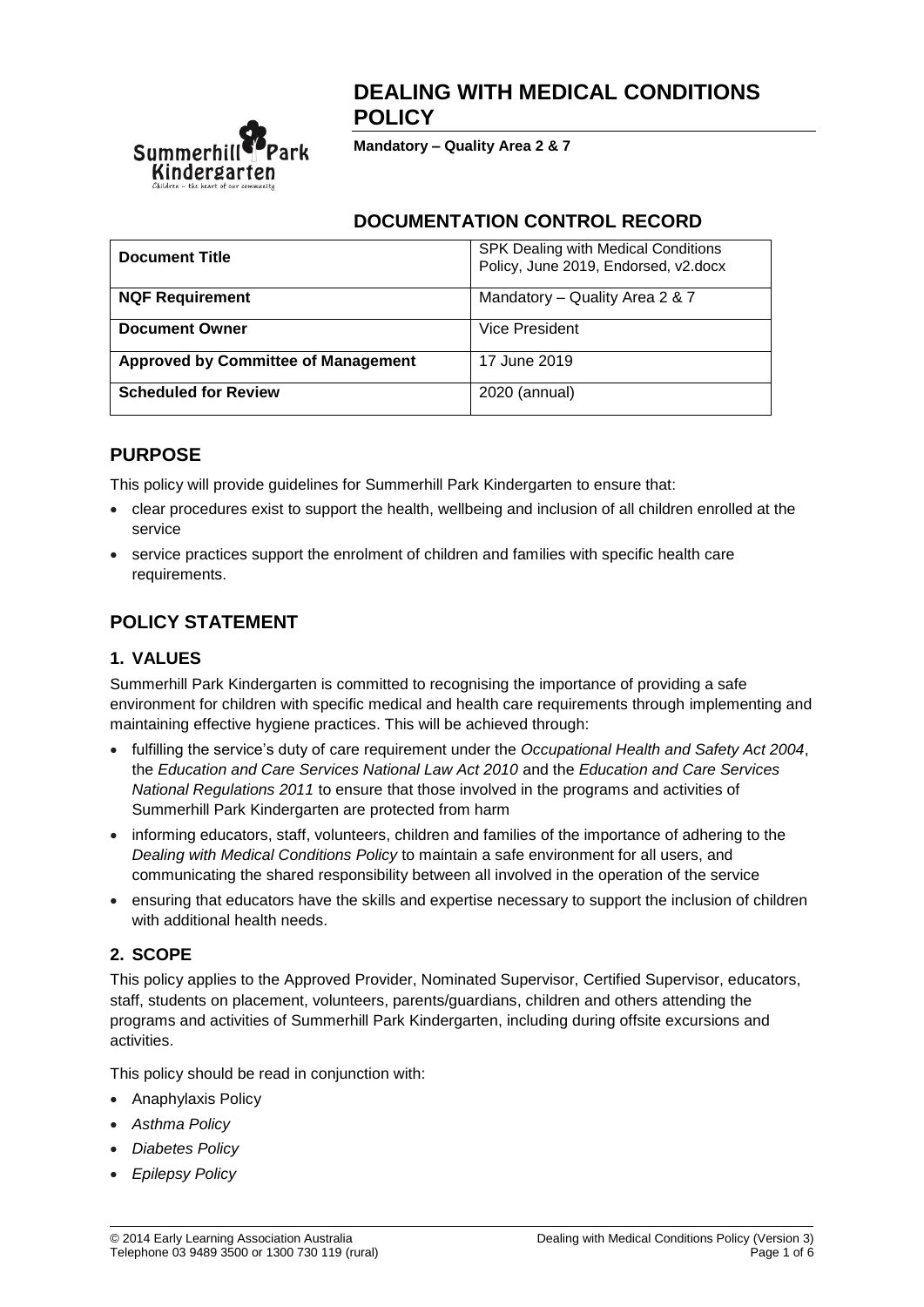### **3. BACKGROUND AND LEGISLATION**

### **Background**

An approved service must have a policy for managing medical conditions that includes the practices to be followed:

- in the management of medical conditions
- when parents are required to provide a medical management plan if an enrolled child has a specific health care need, allergy or relevant medical condition
- when developing a risk minimisation plan in consultation with the child's parents/guardians
- when developing a communication plan for staff members and parents/guardians.

Staff members and volunteers must be informed about the practices to be followed. If a child enrolled at the service has a specific health care need, allergy or other relevant medical condition, parents/guardians must be provided with a copy of this and other relevant policies.

Medication and medical procedures can only be administered to a child:

- with written authorisation from the parent/guardian or a person named in the child's enrolment record as authorised to consent to administration of medication (Regulation 92(3)(b))
- with two adults in attendance, one of whom must be an educator. One adult will be responsible for the administration and the other adult will witness the procedure
- if the medication is in its original container bearing the child's name, dose and frequency of administration.

Refer to the *Administration of Medication Policy* for more information.

Staff may need additional information from a medical practitioner where the child requires:

- multiple medications simultaneously
- a specific medical procedure to be followed.

If a child with a chronic illness or medical condition that requires invasive clinical procedures or support is accepted by the service, it is vital that prior arrangements are negotiated with the parent/guardian, authorised nominees or appropriate health care workers to prepare for the event that the child will require a procedure while in attendance at the service. Parents/guardians and the service should liaise with either the child's medical practitioner or other appropriate service providers to establish such an arrangement. Arrangements must be formalised following enrolment and prior to the child commencing at the service.

#### **Legislation and standards**

Relevant legislation and standards include but are not limited to:

- *Education and Care Services National Law Act 2010*: Section 173
- *Education and Care Services National Regulations 2011*: Regulations 90, 91, 96
- *Health Records Act 2001* (Vic)
- *National Quality Standard*, Quality Area 2: Children's Health and Safety
- *National Quality Standard*, Quality Area 7: Governance and Leadership
- *Occupational Health and Safety Act 2004* (Vic)
- *Public Health and Wellbeing Act 2008* (Vic)
- *Public Health and Wellbeing Regulations 2009* (Vic)

The most current amendments to listed legislation can be found at:

- Victorian Legislation Victorian Law Today:<http://www.legislation.vic.gov.au/>
- Commonwealth Legislation ComLaw:<http://www.comlaw.gov.au/>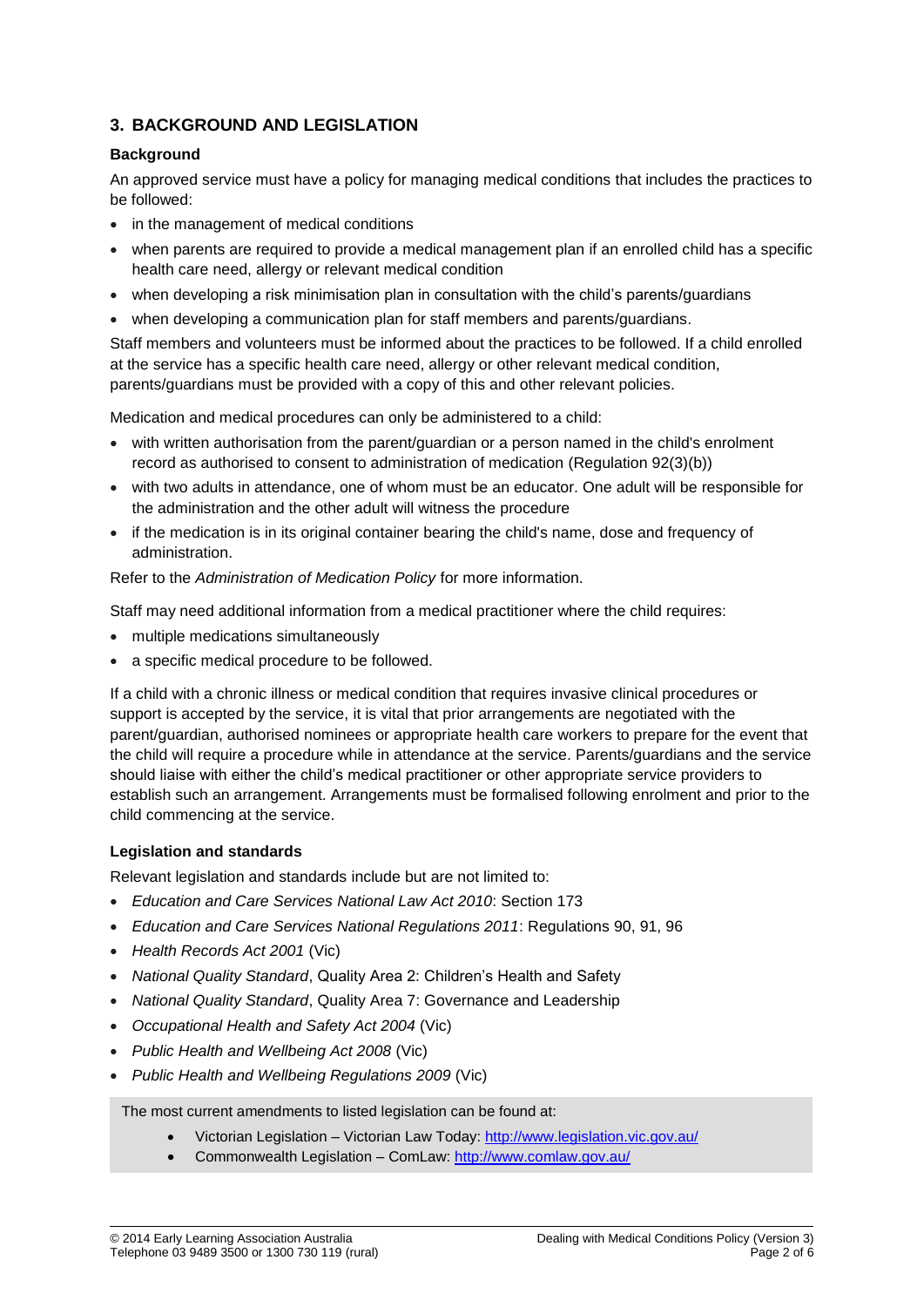### **4. DEFINITIONS**

The terms defined in this section relate specifically to this policy. For commonly used terms e.g. Approved Provider, Nominated Supervisor, Regulatory Authority etc. refer to the *General Definitions* section of this manual.

*AV How to Call Card***:** A card that the service has completed containing all the information that Ambulance Victoria will request when phoned.

**Communication plan:** A plan that forms part of the policy and outlines how the service will communicate with parents/guardians and staff in relation to the policy. The communication plan also describes how parents/guardians and staff will be informed about risk minimisation plans and emergency procedures to be followed when a child diagnosed as at risk of any medical condition such as anaphylaxis is enrolled at the service.

**Hygiene:** The principle of maintaining health and the practices put in place to achieve this.

**Medical condition:** In accordance with the *Education and Care Services National Regulations 2011*, the term medical condition includes asthma, diabetes or a diagnosis that a child is at risk of anaphylaxis, and the management of such conditions.

**Medical management plan:** A document that has been prepared and signed by a doctor that describes symptoms, causes, clear instructions on action and treatment for the child's specific medical condition, and includes the child's name and a photograph of the child. An example of this is the Australasian Society of Clinical Immunology and Allergy (ASCIA) Action Plan.

**Risk minimisation:** The implementation of a range of strategies to reduce the risk of an adverse affect from the mismanagement of a specific medical condition at the service.

**Risk minimisation plan:** A service-specific plan that details each child's medical condition, and identifies the risks of the medical condition and practical strategies to minimise those risks, and who is responsible for implementing the strategies. The risk minimisation plan should be developed by families of children with specific medical conditions that require medical management plans, in consultation with staff at the service upon enrolment or diagnosis of the condition.

### **5. SOURCES AND RELATED POLICIES**

### **Sources**

- Staying Healthy: Preventing infectious diseases in early childhood education and care services (5<sup>th</sup>) edition, 2013) National Health and Medical Research Council: <http://www.nhmrc.gov.au/guidelines/publications/ch55>
- *Guide to the Education and Care Services National Law and the Education and Care Services National Regulations 2011, p 62:* [www.acecqa.gov.au](http://www.acecqa.gov.au/)

### **Service policies**

- *Administration of First Aid Policy*
- *Administration of Medication Policy*
- *Anaphylaxis Policy*
- *Asthma Policy*
- *Dealing with Infectious Diseases Policy*
- *Diabetes Policy*
- *Epilepsy Policy*
- *Incident, Injury, Trauma and Illness Policy*
- *Privacy and Confidentiality Policy*
- *Supervision of Children Policy*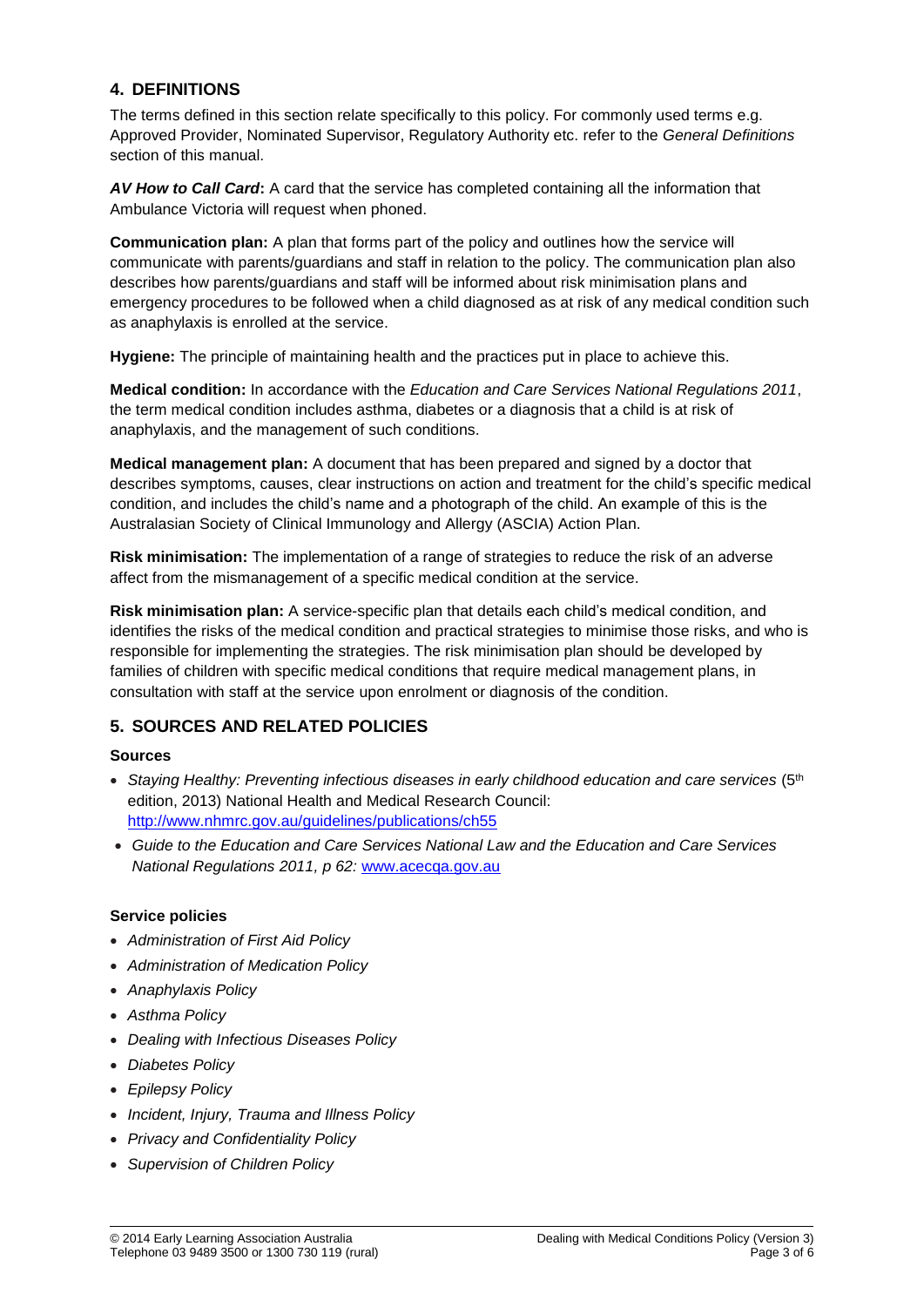# **PROCEDURES**

### **The Approved Provider is responsible for:**

- ensuring that all staff and volunteers are provided with a copy of this policy and have a clear understanding of the procedures and practices outlined within
- developing and implementing a communication plan and encouraging ongoing communication between parents/guardians and staff regarding the current status of the child's specific health care need, allergy or other relevant medical condition, this policy and its implementation
- ensuring educators/staff receive regular training in managing the specific health care needs of children at the service including asthma, anaphylaxis, diabetes, epilepsy and other medical conditions. This includes training in the management of specific procedures that are required to be carried out for the child's wellbeing
- ensuring at least one educator/staff member who has current accredited training in emergency management requirements for specific medical conditions is in attendance and immediately available at all times that children are being educated and cared for by the service
- establishing robust induction procedures that include the provision of information regarding the implementation of the practices outlined in this policy
- ensuring families and educators/staff understand and acknowledge each other's responsibilities under these guidelines
- ensuring families provide information on their child's health, medications, allergies, their medical practitioner's name, address and phone number, emergency contact names and phone numbers, and a medical management plan signed by their medical practitioner, following enrolment and prior to the child commencing at the service
- ensuring that a risk minimisation plan is developed for each child with specific medical conditions on enrolment or upon diagnosis, and that the plan is reviewed at least annually
- ensuring that parents/guardians who are enrolling a child with specific health care needs are provided with a copy of this and other relevant service policies.
- Following appropriate reporting procedures set out in the *Incident, Injury, Trauma and Illness* Policy in the event that a child is ill, or is involved in a medical emergency or an incident at the service that results in injury or trauma.

### **The Nominated Supervisor is responsible for:**

- implementing this policy at the service and ensuring that all educators/staff follow the policy and procedures set out within
- informing the Approved Provider of any issues that impact on the implementation of this policy
- ensuring that the *AV How to Call Card* (refer to *Definitions*) is displayed near all telephones
- identifying specific training needs of educators/staff who work with children diagnosed with a medical condition, and ensuring, in consultation with the Approved Provider, that educators/staff access appropriate training
- ensuring children do not swap or share food, food utensils or food containers
- ensuring food preparation, food service and relief staff are informed of children and staff who have specific medical conditions or food allergies, the type of condition or allergies they have, and the service's procedures for dealing with emergencies involving allergies and anaphylaxis
- ensuring a copy of the child's medical management plan is visible and known to staff in the service. Prior to displaying the medical management plan, the Nominated Supervisor must explain to parents/guardians the need to display the plan for the purpose of the child's safety and obtain their consent (refer to *Privacy and Confidentiality Policy*)
- ensuring educators and other staff follow each child's risk minimisation plan and medical management plan
- ensuring opportunities for a child to participate in any activity, exercise or excursion that is appropriate and in accordance with their risk minimisation plan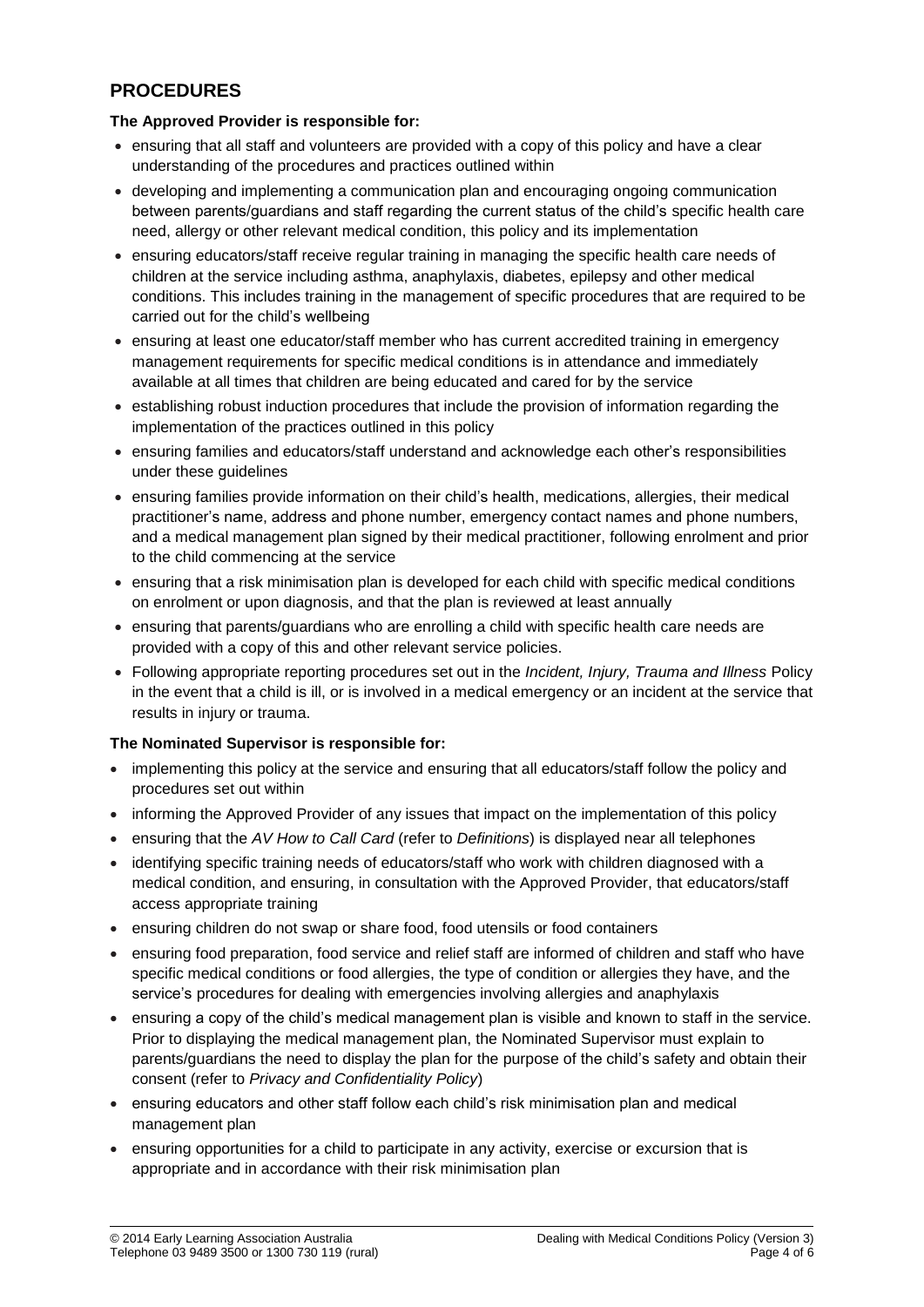- providing information to the community about resources and support for managing specific medical conditions while respecting the privacy of families enrolled at the service
- administering medications as required, in accordance with the procedures outlined in the *Administration of Medication Policy*
- maintaining ongoing communication between educators/staff and parents/guardians in accordance with the strategies identified in the communication plan, to ensure current information is shared about specific medical conditions within the service.

#### **Certified Supervisors and other educators are responsible for:**

- ensuring that children do not swap or share food, food utensils or food containers
- communicating any relevant information provided by parents/guardians regarding their child's medical condition to the Nominated Supervisor to ensure all information held by the service is current
- undertaking relevant training to assist with the management of specific medical conditions of children at the service
- being aware of individual requirements of children with specific medical conditions and following their risk minimisation plan and medical management plan
- monitoring signs and symptoms of specific medical conditions and communicating any concerns to the Nominated Supervisor
- adequately supervising all children, including those with specific medical conditions
- informing the Nominated Supervisor of any issues that impact on the implementation of this policy.

#### **Parents/guardians are responsible for:**

- informing the service of their child's medical conditions, if any, and informing the service of any specific requirements that their child may have in relation to their medical condition
- developing a risk minimisation plan with the Nominated Supervisor and/or other relevant staff members at the service
- providing a medical management plan signed by a medical practitioner, either on enrolment or immediately upon diagnosis of an ongoing medical condition. This medical management plan must include a current photo of the child and must clearly outline procedures to be followed by educators/staff in the event of an incident relating to the child's specific health care needs
- notifying the Nominated Supervisor of any changes to the status of their child's medical condition and providing a new medical management plan in accordance with these changes
- informing the Nominated Supervisor of any issues that impact on the implementation of this policy by the service.

### **Volunteers and students, while at the service, are responsible for following this policy and its procedures.**

# **EVALUATION**

In order to assess whether the values and purposes of the policy have been achieved, the Approved Provider will:

- regularly seek feedback from educators, staff, parents/guardians, children, management and all affected by the policy regarding its effectiveness
- monitor the implementation, compliance, complaints and incidents in relation to this policy
- ensure that all information on display and supplied to parents/guardians regarding the management of medical conditions is current
- keep the policy up to date with current legislation, research, policy and best practice
- revise the policy and procedures as part of the service's policy review cycle, or as required
- notify parents/guardians at least 14 days before making any change to this policy or its procedures.